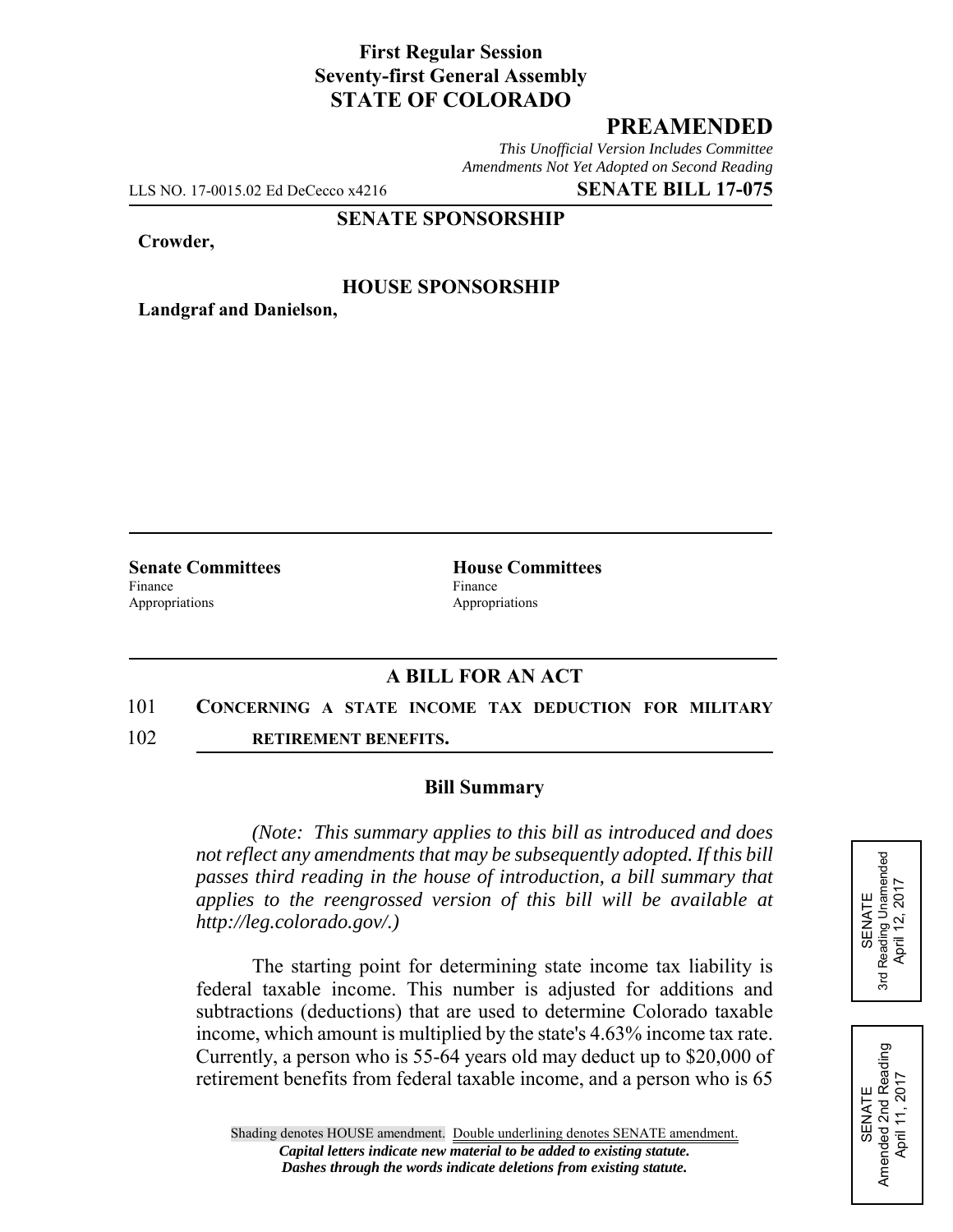years old or older may deduct up to \$24,000. These limits apply to retirement benefits from all sources, including those related to service in the military.

The bill excludes all military retirement benefits from this deduction and instead allows a person of any age to deduct an unlimited amount of military retirement benefits from his or her state income tax. All other retirement benefits continue to be subject to the existing limits on the amounts that are deductible.

 *Be it enacted by the General Assembly of the State of Colorado:* **SECTION 1. Legislative declaration.** The general assembly hereby finds and declares that the purpose of the tax deduction created by this act is to honor the sacrifice and service of veterans and to create an incentive for more veterans to make their post-military homes in this state. **SECTION 2.** In Colorado Revised Statutes, 39-22-104, **add**  $(4)(x)$  as follows: **39-22-104. Income tax imposed on individuals, estates, and trusts - single rate - definitions - repeal.** (4) There shall be subtracted from federal taxable income: (x) (I) FOR INCOME TAX YEARS COMMENCING ON OR AFTER JANUARY 1, 2018, BUT PRIOR TO JANUARY 1, 2019, FOR AN INDIVIDUAL WHO IS UNDER FIFTY-FIVE YEARS OF AGE AT THE CLOSE OF THE TAXABLE YEAR, AN AMOUNT EQUAL TO TWENTY-FIVE PERCENT OFTHE INDIVIDUAL'S MILITARY RETIREMENT BENEFITS INCLUDED IN FEDERAL ADJUSTED GROSS INCOME. **(II) FOR INCOME TAX YEARS COMMENCING ON OR AFTER JANUARY**  1, 2019, BUT PRIOR TO JANUARY 1, 2020, FOR AN INDIVIDUAL WHO IS UNDERFIFTY-FIVE YEARS OF AGE AT THE CLOSE OF THE TAXABLE YEAR, AN